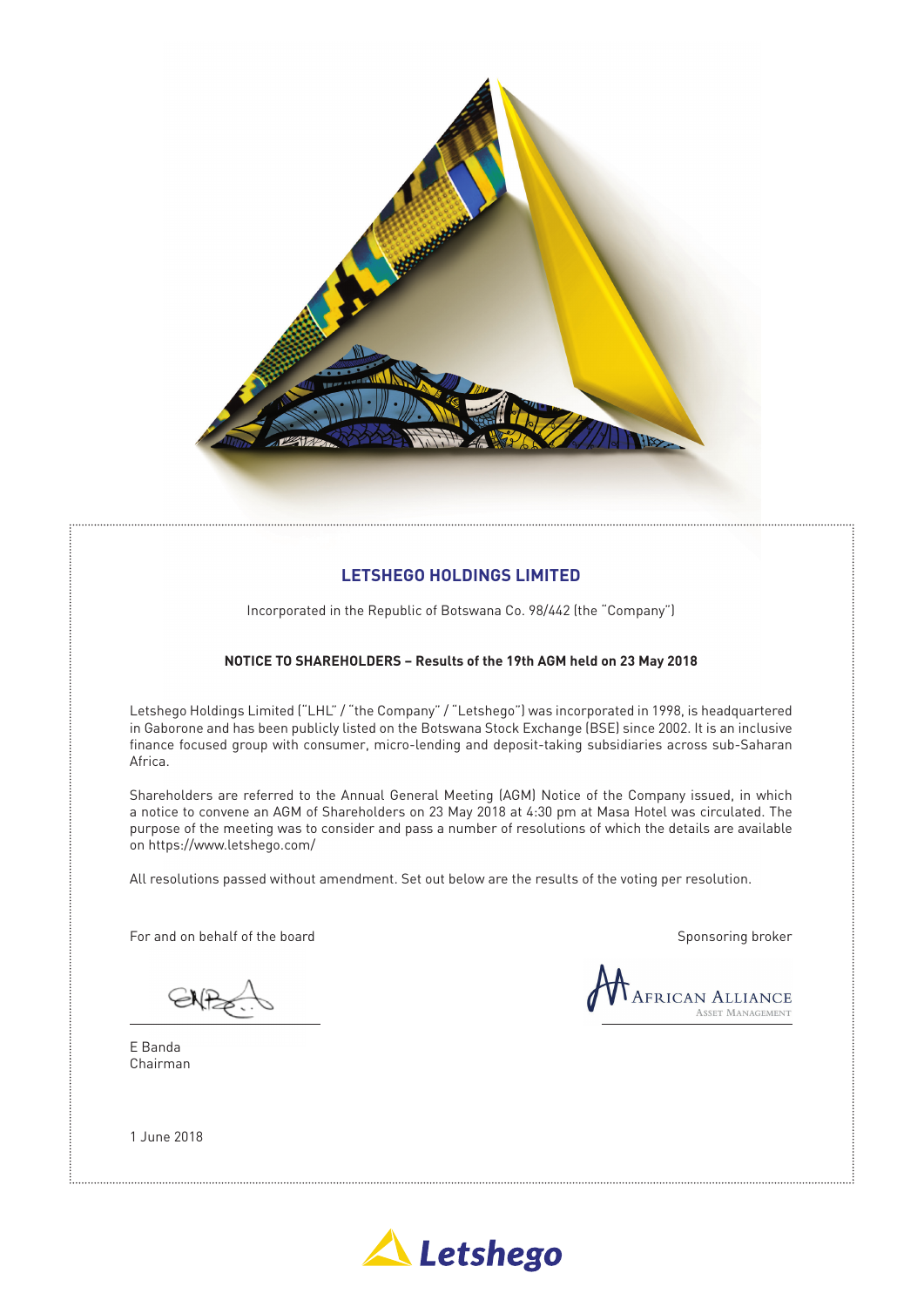| <b>RESOLUTION</b>           | <b>NO. OF SHARES</b> |                |                | <b>PROXIES</b>        |                      |
|-----------------------------|----------------------|----------------|----------------|-----------------------|----------------------|
|                             | <b>FOR</b>           | <b>AGAINST</b> | <b>ABSTAIN</b> | <b>NO. OF PROXIES</b> | <b>NO. OF SHARES</b> |
| <b>Resolution 1</b>         | 1,610,928,787        | <b>NIL</b>     | 1,709,708      | 96                    | 1,612,638,495        |
| <b>Resolution 2</b>         | 1,612,638,495        | <b>NIL</b>     | <b>NIL</b>     | 96                    | 1,612,638,495        |
| <b>Resolution 3a</b>        | 1,612,638,495        | <b>NIL</b>     | <b>NIL</b>     | 96                    | 1,612,638,495        |
| <b>Resolution 3b</b>        | 1,612,638,495        | <b>NIL</b>     | <b>NIL</b>     | 96                    | 1,612,638,495        |
| <b>Resolution 3c</b>        | 1,612,638,495        | <b>NIL</b>     | <b>NIL</b>     | 96                    | 1,612,638,495        |
| <b>Resolution 3d</b>        | 1,612,638,495        | <b>NIL</b>     | <b>NIL</b>     | 96                    | 1,612,638,495        |
| <b>Resolution 3e</b>        | 1,612,638,495        | <b>NIL</b>     | <b>NIL</b>     | 96                    | 1,612,638,495        |
| <b>Resolution 3f</b>        | 1,612,638,495        | <b>NIL</b>     | <b>NIL</b>     | 96                    | 1,612,638,495        |
| <b>Resolution 3g</b>        | 1,612,638,495        | <b>NIL</b>     | <b>NIL</b>     | 96                    | 1,612,638,495        |
| <b>Resolution 4a</b>        | 1,195,261,059        | 293,657,548    | 123,719,888    | 96                    | 1,612,638,495        |
| <b>Resolution 4b</b>        | 1,318,980,947        | 293,657,548    | <b>NIL</b>     | 96                    | 1,612,638,495        |
| <b>Resolution 5</b>         | 1,612,638,495        | <b>NIL</b>     | <b>NIL</b>     | 96                    | 1,612,638,495        |
| <b>Resolution 6a</b>        | 1,612,638,495        | <b>NIL</b>     | <b>NIL</b>     | 96                    | 1,612,638,495        |
| <b>Resolution 6b</b>        | 1,612,638,495        | <b>NIL</b>     | <b>NIL</b>     | 96                    | 1,612,638,495        |
| <b>Resolution 7</b>         | 1,612,638,495        | <b>NIL</b>     | <b>NIL</b>     | 96                    | 1,612,638,495        |
| <b>Special Resolution 1</b> | 1,612,638,495        | <b>NIL</b>     | <b>NIL</b>     | 96                    | 1,612,638,495        |
|                             |                      |                |                |                       |                      |

| <b>PHYSICAL ATTENDANCE</b>           |                      | <b>TOTAL NO. OF SHARES</b> | % OF TOTAL SHARES IN    | % OF TOTAL VOTES<br><b>IN FAVOUR OF</b> |
|--------------------------------------|----------------------|----------------------------|-------------------------|-----------------------------------------|
| <b>NO, OF</b><br><b>SHAREHOLDERS</b> | <b>NO, OF SHARES</b> |                            | <b>ISSUE THAT VOTED</b> | <b>RESOLUTIONS</b>                      |
| $\mathbf{1}$                         | 1,100                | 1,612,639,595              | 75.2%                   | 99.9%                                   |
| $\,1\,$                              | 1,100                | 1,612,639,595              | 75.2%                   | 100%                                    |
| $\mathbf{1}$                         | 1,100                | 1,612,639,595              | 75.2%                   | 100%                                    |
| $\mathbf{1}$                         | 1,100                | 1,612,639,595              | 75.2%                   | 100%                                    |
| $\mathbf{1}$                         | 1,100                | 1,612,639,595              | 75.2%                   | 100%                                    |
| $\,1\,$                              | 1,100                | 1,612,639,595              | 75.2%                   | 100%                                    |
| $\mathbf{1}$                         | 1,100                | 1,612,639,595              | 75.2%                   | 100%                                    |
| $\mathbf{1}$                         | 1,100                | 1,612,639,595              | 75.2%                   | 100%                                    |
| $\mathbf{1}$                         | 1,100                | 1,612,639,595              | 75.2%                   | 100%                                    |
| $\mathbf{1}$                         | 1,100                | 1,612,639,595              | 75.2%                   | 74%                                     |
| $\mathbf{1}$                         | 1,100                | 1,612,639,595              | 75.2%                   | 82%                                     |
| $\mathbf{1}$                         | 1,100                | 1,612,639,595              | 75.2%                   | 100%                                    |
| $\mathbf{1}$                         | 1,100                | 1,612,639,595              | 75.2%                   | 100%                                    |
| $1\,$                                | 1,100                | 1,612,639,595              | 75.2%                   | 100%                                    |
| $\mathbf{1}$                         | 1,100                | 1,612,639,595              | 75.2%                   | 100%                                    |
| $\ensuremath{\mathsf{1}}$            | 1,100                | 1,612,639,595              | 75.2%                   | 100%                                    |

# **NOTICE TO SHAREHOLDERS - 19th AGM RESULTS**